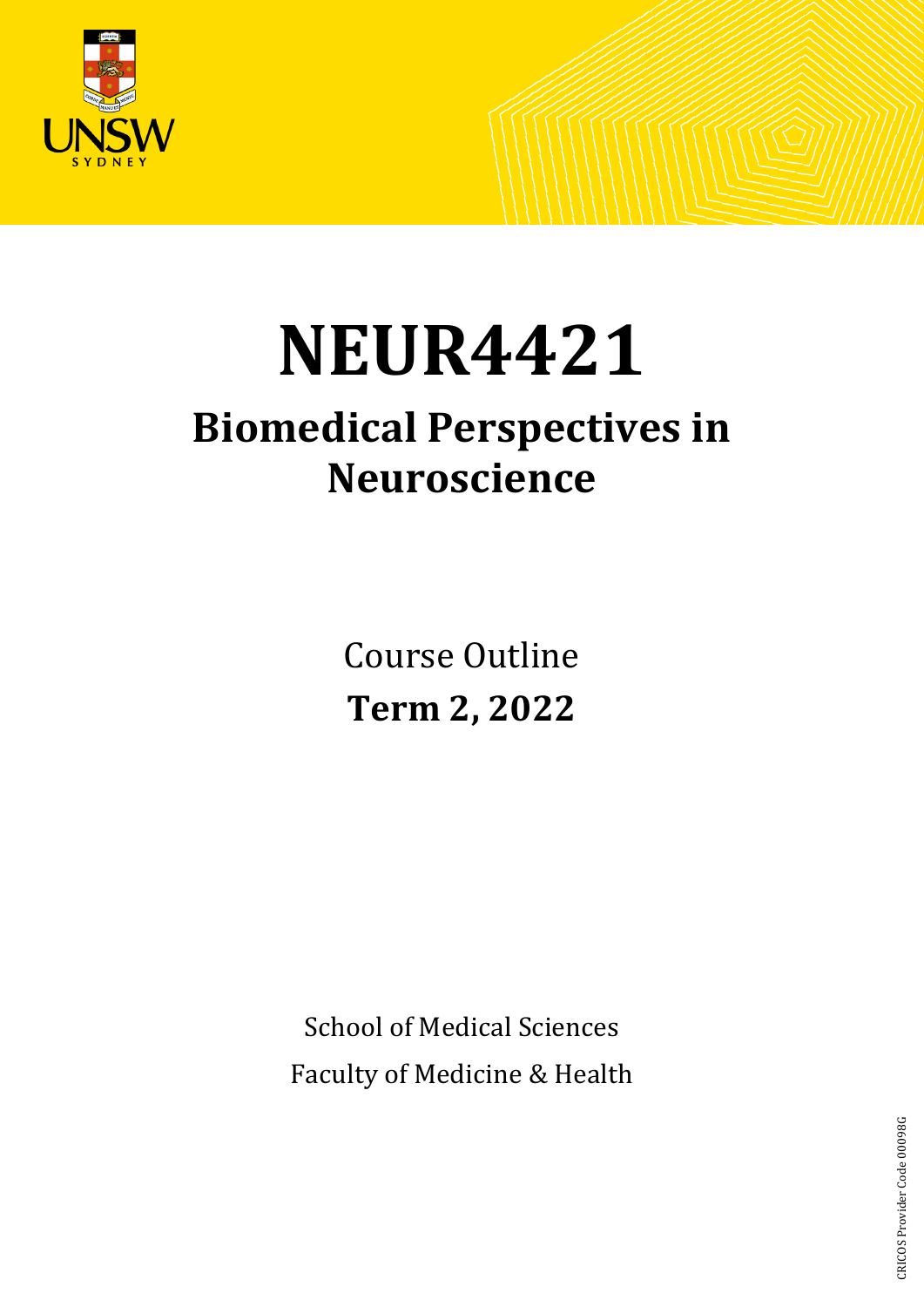## **Table of Contents**

| 1. Staff                                                                      | 3                            |
|-------------------------------------------------------------------------------|------------------------------|
| 2. Course information                                                         | 3                            |
| 2.1 Course summary                                                            | 4                            |
| 2.2 Course aims                                                               | 4                            |
| 2.3 Course learning outcomes (CLO)                                            | 4                            |
| 2.4 Relationship between course and program learning outcomes and assessments | 5                            |
| 3. Strategies and approaches to learning                                      | 5                            |
| 3.1 Learning and teaching activities                                          | 5                            |
| 3.2 Expectations of students                                                  | 5                            |
| 4. Course schedule and structure                                              | 6                            |
| 5. Assessment                                                                 | 9                            |
| 5.1 Assessment tasks                                                          | 9                            |
| 5.2 Assessment criteria and standards                                         | 9                            |
| 5.3 Submission of assessment tasks                                            | 10                           |
| 5.4. Feedback on assessment                                                   | 10                           |
| 6. Academic integrity, referencing and plagiarism                             | 10                           |
| 7. Readings and resources                                                     | Error! Bookmark not defined. |
| 8. Administrative matters                                                     | 12                           |
| 9. Additional support for students                                            | 12                           |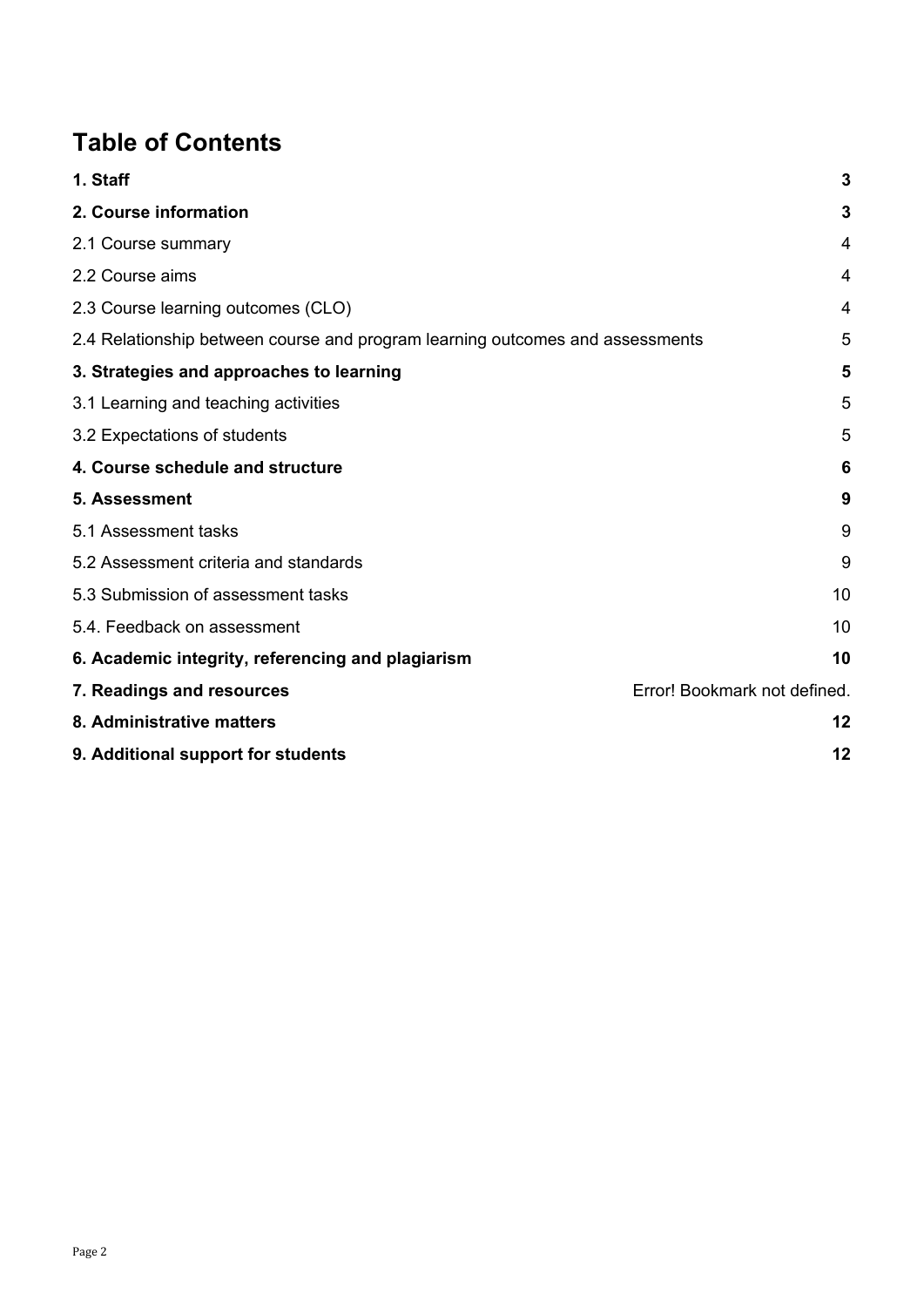## <span id="page-2-0"></span>1. **Staff**

| <b>Position</b>         | <b>Name</b>                                         | <b>Email</b>                                                                     | <b>Consultation times and Contact Details</b><br><b>locations</b> |                                              |
|-------------------------|-----------------------------------------------------|----------------------------------------------------------------------------------|-------------------------------------------------------------------|----------------------------------------------|
| Course<br>Convenor      | Dr John Power                                       | john.power@unsw<br>.edu.au                                                       | Rm 356, Level 3SW,<br><b>Wallace Wurth building</b>               | SoMS - Physiology                            |
|                         |                                                     |                                                                                  |                                                                   | Phone: 9065 1809                             |
| Course                  | Dr Jennie                                           | j.cederholm@uns                                                                  | Rm 350, Level 3SW,                                                | SoMS - Physiology                            |
| Convenor                | Cederholm                                           | w.edu.au                                                                         | Wallace Wurth building                                            | Phone: 9065 7495                             |
| Workshop                | Dr Georg von                                        | g.jonquieres@uns                                                                 | Rm 350, Level 3SW,                                                | SoMS - Physiology                            |
| Facilitator             | Jonquieres                                          | w.edu.au                                                                         | <b>Wallace Wurth building</b>                                     | Phone: 9385 2376                             |
| Workshop                | <b>Prof Kim Delbaere</b>                            | k.delbaere@neura                                                                 | Margarete Ainsworth                                               | <b>NeuRA</b>                                 |
| Facilitator             |                                                     | .edu.au                                                                          | Building, NeuRA                                                   | Phone: 9399 1066                             |
| Workshop                | Dr Steve Kassem                                     | m.kassem@unsw.                                                                   | <b>NeuRA</b>                                                      | <b>NeuRA</b>                                 |
| Facilitator             | edu.au                                              |                                                                                  | Phone: 9399 1128                                                  |                                              |
| Workshop                | A/Prof Richard                                      | richard.vickery@u                                                                | Rm 303, Level 3NW,                                                | SoMS - Physiology                            |
| Facilitator             | Vickery                                             | nsw.edu.au                                                                       | <b>Wallace Wurth building</b>                                     | Phone: 9065 5283                             |
| Workshop                | <b>NeuRA</b><br>Dr Martin Heroux<br>m.heroux@neura. |                                                                                  |                                                                   | <b>NeuRA</b>                                 |
| Facilitator             |                                                     | edu.au                                                                           |                                                                   | Phone: 9399 1842                             |
| Workshop                | A/Prof Gila                                         | gila@unsw.edu.au                                                                 | Rm 355B, Level 3SW,                                               | SoMS - Physiology                            |
| Facilitator             | Moalem-Taylor                                       |                                                                                  | <b>Wallace Wurth building</b>                                     | Phone: 9385 2478                             |
| Workshop                | Dr Teri Furlong                                     | Rm 202, Level 2,<br>t.furlong@unsw.ed<br><b>Wallace Wurth building</b><br>$u au$ |                                                                   | SoMS - Anatomy                               |
| Facilitator             |                                                     |                                                                                  |                                                                   | Phone: 9348 0150                             |
| Workshop                | Prof Cyndi                                          | c.weickert@neura. NeuRA                                                          |                                                                   | UNSW Psychiatry &                            |
| Facilitator             | Shannon Weickert edu.au                             |                                                                                  |                                                                   | <b>NeuRA</b>                                 |
|                         |                                                     |                                                                                  |                                                                   | Phone: 9399 1717                             |
| Workshop<br>Facilitator | Dr Adam Walker                                      | a.walker@neura.e<br><u>du.au</u>                                                 | <b>NeuRA</b>                                                      | <b>UNSW Psychiatry &amp;</b><br><b>NeuRA</b> |
|                         |                                                     |                                                                                  |                                                                   | Phone: 9399 1026                             |

## <span id="page-2-1"></span>**2. Course information**

Units of credit: 6 UOC

Pre-requisite(s): Enrolled in Neuroscience Honours Plan

Teaching times and locations: Two mandatory half-day workshops that focus on professional skills (communication, career development, statistical inference), weeks 1 and 9. Two research-themed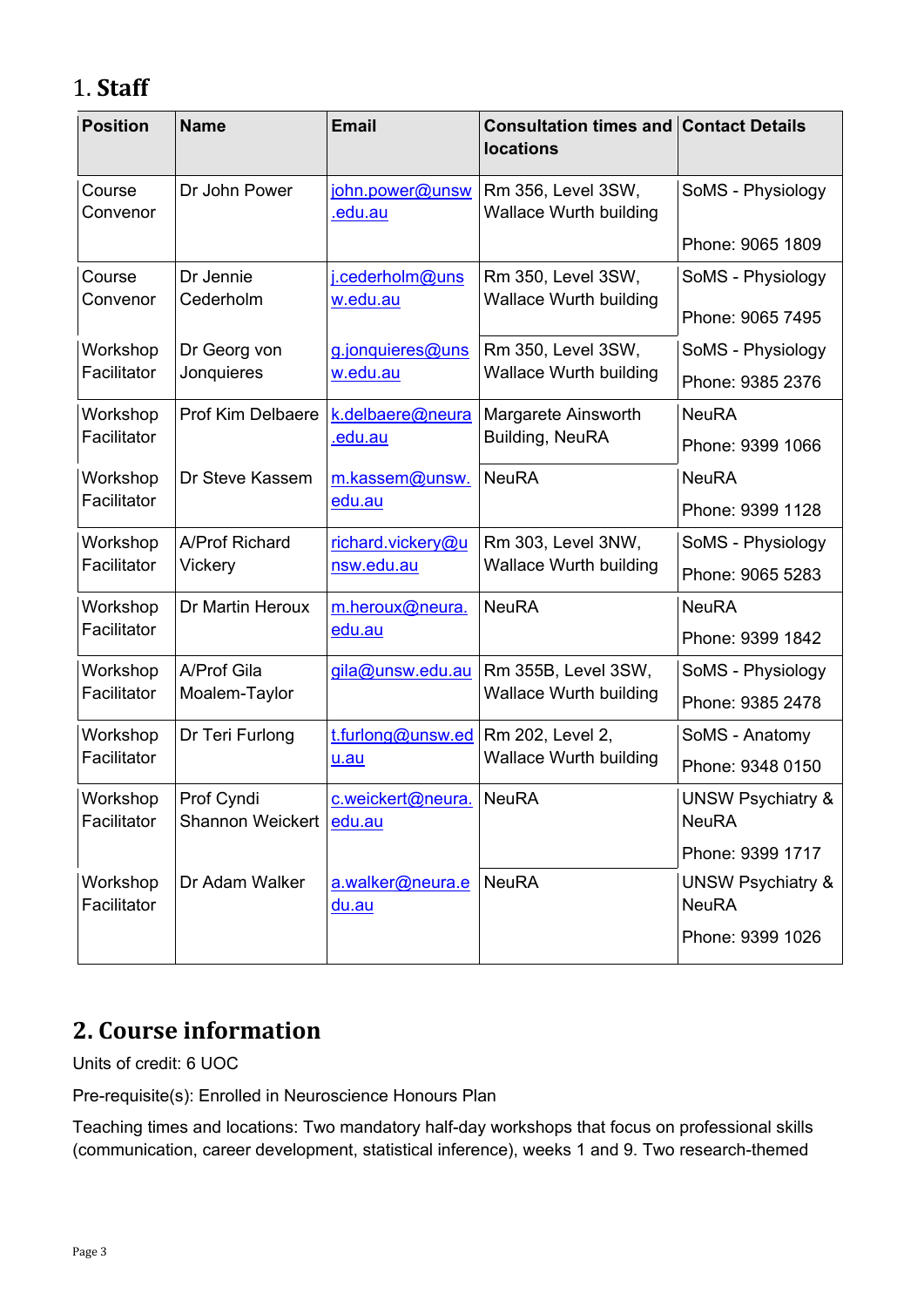workshops (7-8 contact hours per workshop), which includes lectures, journal article presentations, and hands-on activities related to specific biomedical research topic (weeks 3, 4, 7, 8, or 10).

<http://timetable.unsw.edu.au/2022/NEUR4421.html>

## <span id="page-3-0"></span>**2.1 Course summary**

This course offers workshops on specific current 'hot topic' issues in biomedical neurobiology, where you will be exposed to the latest research. Hands-on activities will give you real insight into modern neuroscience techniques, their correct implementation and their limitations. It is designed specifically for Neuroscience Honours students.

Neuroscience is conceived of as a core field of knowledge to which many different disciplines contribute. Neuroscience is primarily an experimental discipline and so a proper appreciation of neuroscience requires an understanding of both what is known, and of the limitations imposed by our study tools. This course exposes student to the diverse range of disciplines, techniques and thought in modern neuroscience.

The seminars by discipline experts will cover the scope and range of approaches in neuroscience and provides the student with a broad base of knowledge from which to appreciate neuroscientific developments.

The group journal club presentations will encourage students to engage with this material on a deeper level. Working in small groups to present recent research findings will help develop teamwork skills.

The laboratory/tutorial exercises will give students a hands-on appreciation of applications of neuroscience and will enable them to learn while doing.

The three-minute thesis (3MT®) will encourage students to develop their neuroscience communication skills by learning to present a compelling oration on their thesis topic and its significance.

## <span id="page-3-1"></span>**2.2 Course aims**

- To develop the students' theoretical knowledge base in biomedical neuroscience.
- To develop the students' capacity for critical analysis of the primary literature.
- To develop the students' ability to concisely present scientific data.
- To develop the students' ability to communicate scientific research to a lay audience.

## <span id="page-3-2"></span>**2.3 Course learning outcomes (CLO)**

At the successful completion of this course you (the student) should be able to:

- 1. Demonstrate a broad understanding of a body of knowledge and theoretical concepts.
- 2. Demonstrate cognitive skills that review, analyse, consolidate and synthesize knowledge.
- 3. Demonstrate an understanding of, and the ability to apply, the principles of teamwork and collaboration.
- 4. Demonstrate communication skills to present a clear and coherent exposition of knowledge and ideas to a variety of audiences.
- 5. Demonstrate the ability to effectively communicate scientific research in both written and aural forms, to both a specialist and a lay audience.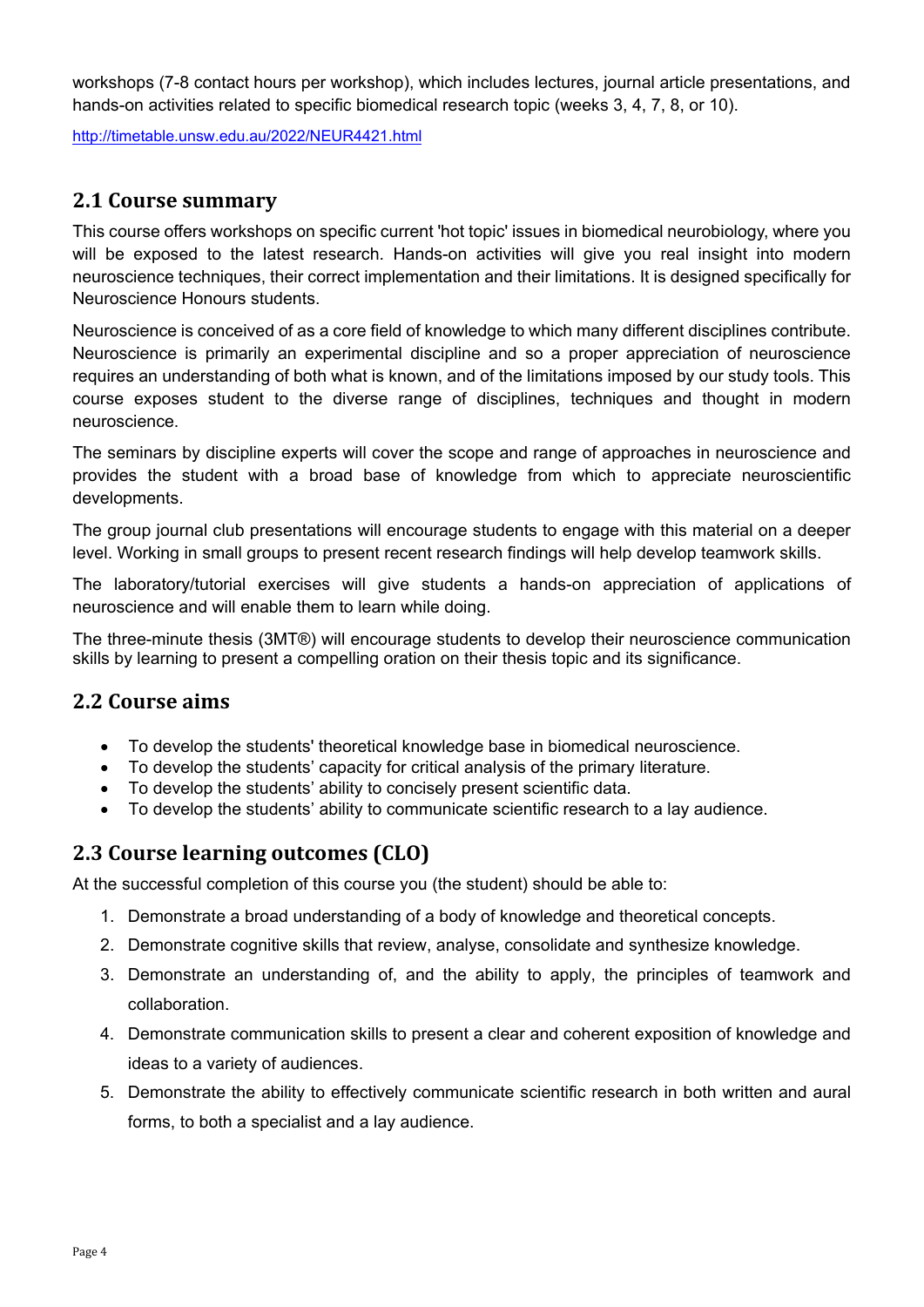## <span id="page-4-0"></span>**2.4 Relationship between course and program learning outcomes and assessments**

| <b>Course</b><br><b>Learning</b><br><b>Outcome</b><br>(CLO) | <b>LO Statement</b>                                                                | <b>Related Tasks &amp; Assessment</b> |
|-------------------------------------------------------------|------------------------------------------------------------------------------------|---------------------------------------|
| CLO <sub>1</sub>                                            | Demonstrate a broad understanding of a body of                                     | <b>Student Journal Presentation</b>   |
|                                                             | knowledge and theoretical concepts.                                                | Online quizzes                        |
| CLO <sub>2</sub>                                            | Demonstrate cognitive skills that review, analyse, Student Journal Presentation    |                                       |
|                                                             | consolidate and synthesize knowledge.                                              |                                       |
| CLO <sub>3</sub>                                            | Demonstrate an understanding of, and the ability to Student Journal Presentation   |                                       |
|                                                             | apply, the principles of teamwork and collaboration.                               |                                       |
| CLO <sub>4</sub>                                            | Demonstrate communication skills to present a clear Student Journal Presentation   |                                       |
|                                                             | and coherent exposition of knowledge and ideas to $a 3$ Minute Thesis Presentation |                                       |
|                                                             | variety of audiences.                                                              |                                       |
| CLO <sub>5</sub>                                            | Demonstrate the ability to effectively communicate 3 Minute Thesis Presentation    |                                       |
|                                                             | scientific research in both written and aural forms, to                            |                                       |
|                                                             | both a specialist and a lay audience.                                              |                                       |

## <span id="page-4-1"></span>**3. Strategies and approaches to learning**

## <span id="page-4-2"></span>**3.1 Learning and teaching activities**

The workshops include seminars, tutorials, group presentations and hands-on experiments focusing on one or more neuroscientific technique. The workshops are scheduled to run face-to-face but can move online if necessary.

## <span id="page-4-3"></span>**3.2 Expectations of students**

Students are reminded that UNSW recommends that a 6 units-of-credit course should involve about 150 hours of study and learning activities. The formal learning activities total approximately 50 hours throughout the term and students are expected (and strongly recommended) to do at least the same number of hours of additional study.

## **Attendance Requirements**

For details on the Policy on Class Attendance and Absence see [Advice for Students](http://medicalsciences.med.unsw.edu.au/students/undergraduate/advice-students#Attendance) and the [Policy on](https://student.unsw.edu.au/attendance)  [Class Attendance and Absence.](https://student.unsw.edu.au/attendance)

Guidelines on extra-curricular activities affecting attendance can be found on the School of Medical sciences Website under Special Consideration.

Attendance at laboratory and tutorial classes is compulsory and must be recorded in the class roll on the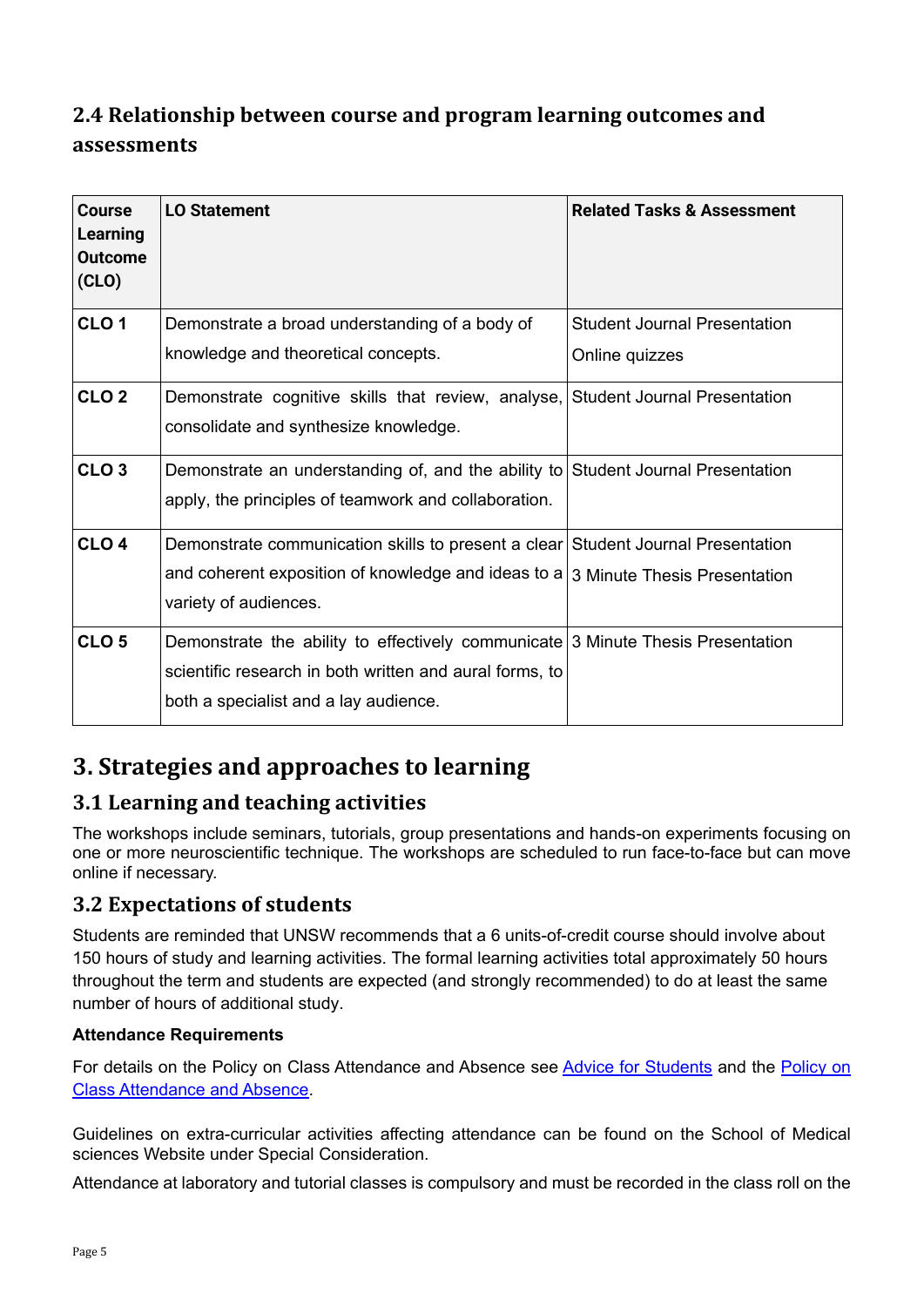day of the class. Arrival more than 15 minutes after the start of the class will be recorded as nonattendance. Satisfactory completion of the work set for each class is essential. It should be noted that non-attendance for other than documented medical or other serious reasons, or unsatisfactory performance, for more than one class per course may result in an additional practical assessment exam or in ineligibility to pass the course.

<span id="page-5-0"></span>The students are required to attend the two mandatory workshops and two elective workshops. Parts of the workshops require the students to prepare beforehand.

| <b>Week [Date]</b>                                                                                          | <b>Workshop Title</b>                                                      | <b>Activity [Learning opportunity]</b>                                                                                                                                                                          |
|-------------------------------------------------------------------------------------------------------------|----------------------------------------------------------------------------|-----------------------------------------------------------------------------------------------------------------------------------------------------------------------------------------------------------------|
| Week 1<br>Mon 30 <sup>th</sup> May, 1pm-<br>5pm                                                             | Introduction,<br>statistics & thesis<br>writing [mandatory]                | Basic concepts and common misconceptions<br>about statistical inference will be reviewed.<br>Scientific writing will be discussed, and students<br>will receive tips on how to prepare their honours<br>thesis. |
| Week <sub>2</sub>                                                                                           | No workshop                                                                |                                                                                                                                                                                                                 |
| Week 3<br>Wed 15 <sup>th</sup> June &<br>Thurs 16 <sup>th</sup> June,<br>1.30pm-5pm.                        | The basics of<br>Immunohistochemist<br>ry in mammalian<br>brain [elective] | In this workshop you will be learning the basic<br>principles of immunohistochemistry and learn how<br>to stain neurons and astrocytes in coronal fresh<br>frozen brain tissue.                                 |
| Week 4<br>Wed 22 <sup>nd</sup> June &<br>Thurs 23rd June,<br>10am-4pm (with<br>breaks for lunch<br>and tea) | Neuroanatomy and<br>brain atlas<br>construction<br>[elective]              | This workshop will give an overview of the<br>neuroanatomy of the human and animal (rat,<br>mouse, monkey, etc.) and how atlases of the brain<br>are made and used.                                             |
| Week 5                                                                                                      | No workshop                                                                |                                                                                                                                                                                                                 |
| Week 7<br>Wed 13 <sup>th</sup> July &<br>Thurs 14 <sup>th</sup> July,<br>1pm-5pm                            | Recording/imaging<br>neuronal and glial<br>activity [elective]             | This workshop will explain electrophysiological<br>and optical methods of recording neuronal activity,<br>glial cell imaging, and the uses and limitations of<br>each technique.                                |
| Week 8<br>Tues 19 <sup>th</sup> July &<br>Wed 20 <sup>th</sup> July, 1pm-<br>5pm                            | Primer on transgenic                                                       | This workshop focuses on how transgenic<br>technology [elective] organisms are engineered and how they enable<br>researchers to study genetic diseases.                                                         |
| Week 9<br>Wed $27th$ July, 12-<br>5pm                                                                       | Careers and<br>Communication<br>[mandatory]                                | This workshop focuses on career opportunities<br>(academic and non-academic) and<br>communicating scientific results to the general<br>public.                                                                  |

## **4. Course schedule and structure**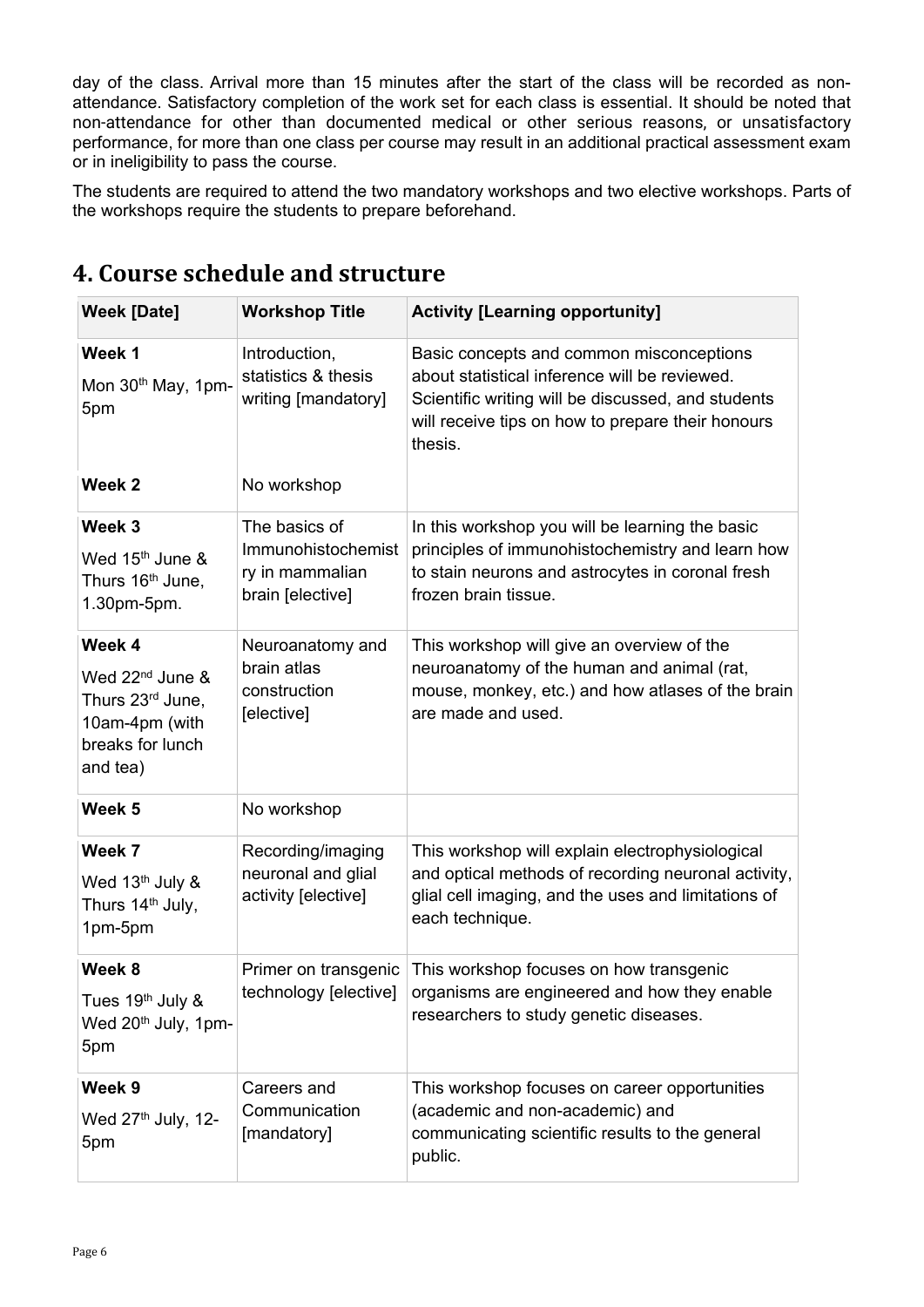| Week 10                                                                       | The                                                                             | In this workshop you will learn more about the role                                                                 |
|-------------------------------------------------------------------------------|---------------------------------------------------------------------------------|---------------------------------------------------------------------------------------------------------------------|
| Tues 2 <sup>nd</sup> August &<br>Thurs 4 <sup>th</sup> August,<br>$10$ am-1pm | neuropsychology of<br>healthy ageing and<br>falls in older adults<br>[elective] | of the brain in age-related changes leading to<br>postural stability or specific undiagnosed or<br>chronic disease. |

#### **WORKSHOP DETAILS**

#### **Introduction, statistics, & thesis writing [John Power, Martin Heroux, Richard Vickery]**

Week 1: Monday 30<sup>th</sup> May, 1pm-5pm

Basic concepts and common misconceptions about statistical inference will be reviewed. Scientific writing will be discussed, and students will receive tips on how to prepare their honours thesis.

#### **Careers and Communication [Jennie Cederholm, Teri Furlong]**

Week 9: Wednesday 27<sup>th</sup> July, 12pm-5pm

This workshop focuses on career opportunities (academic and non-academic) and communicating scientific results to the general public. What are some career options? How does one apply for a job or PhD studies?

#### **Elective Workshops**

## **The basics of Immunohistochemistry in mammalian brain [Cyndi Shannon Weickert, Adam Walker]**

Week 3: Wednesday 15<sup>th</sup> June (1.30pm-5pm) and Thursday 16<sup>th</sup> June (1.30pm-5pm)

During these two afternoons, you will be learning the steps to stain both neurons and astrocytes in coronal fresh frozen brain tissue. You will be rapidly fixing, blocking, incubating, washing and visualizing the colorimetric reaction occurring after a successful detection procedure. You will also Nissl stain, coverslip and examine your preparation under the light microscope. You will be prepping and staining slides from mouse, rat, monkey or human sections with different brain regions available to choose from as well. You will be asked to describe the size and morphology of the visualized cells and compare the stain to the no-primary control slide. You will be learning the difference between a primary antibody and secondary antibody and the reasoning behind each blocking step.

We will also be discussing the basic principles of immunohistochemistry via a short introduction on the first afternoon and comparing and contrasting various ways to validate your primary antibody (preabsorption, immunoprecipitation, western blotting, cloning and in vitro expression, knock-out mice).

At the end of this workshop, you will emerge with improved skill in reading about and evaluating the rigor of immunohistochemical procedures used on scientific research papers.

#### **Neuroanatomy and brain atlas construction [Steve Kassem]**

Week 4: Wednesday  $22^{nd}$  June (10am-4pm; with breaks for lunch and tea) and Thursday  $23^{rd}$  June (10am-4pm; with breaks for lunch and tea)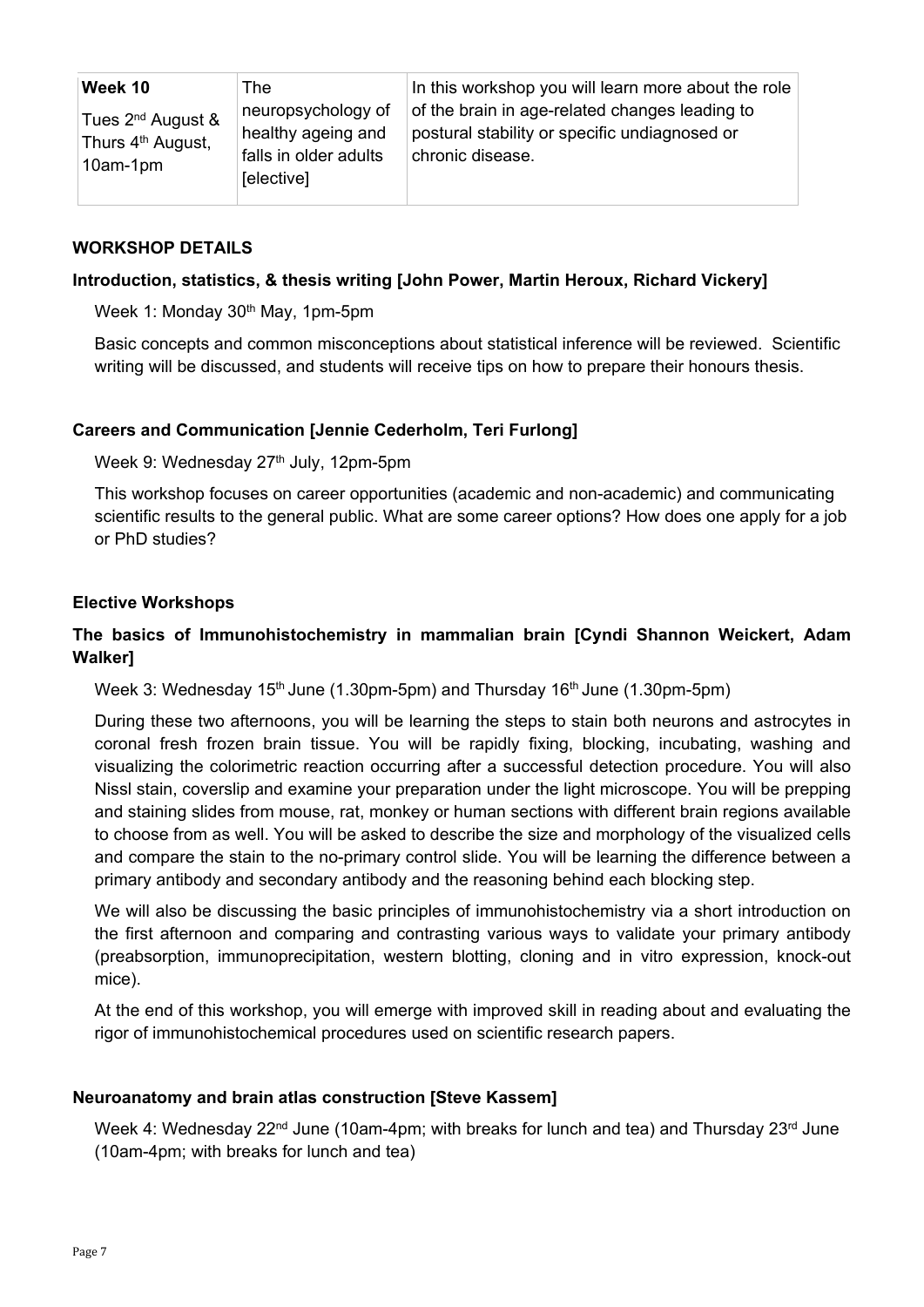For scientists to test hypotheses inspired by human considerations on experimental animals we must identify homologies that exist between them. This workshop will give an overview of the neuroanatomy of the human and animal (rat, mouse, monkey, etc.) and how atlases of the brain are made and used. We will discuss the histology needed, introduce newer methods such as MRI and tractography, as well as the historical and philosophical grounds on which these works are produced.

#### **Recording/Imaging neuronal and glial activity [John Power, Gila Moalem-Taylor]**

Week 7: Wednesday 13<sup>th</sup> July (1pm-5pm) and Thursday 14<sup>th</sup> July (1pm-5pm)

Investigating the transfer of information and its processing in the nervous system is key to understanding brain function in health and neurological conditions and diseases. This can be achieved by recording and modulating neuronal activity and the associated glial response. This workshop will explain electrophysiological and optical methods of recording neuronal activity, as well as live imaging of glial cells. The uses and limitations of these techniques will be discussed. Some of these techniques will be demonstrated in the lab, and students may have the opportunity to make their own neuronal recordings.

#### **Primer on transgenic technology [Georg von Jonquieres]**

Week 8: Tuesday 19<sup>th</sup> July (1pm-5pm) and Wednesday 20<sup>th</sup> July (1pm-5pm)

Workshop will overview how transgenic organisms are engineered and how they enable researchers to study genetic diseases. We will investigate transgene constructs, a diversity of mouse genetics (crelox, transactional, CRISPRCas9), and viral vectors. Hands on workshop includes plasmid endonuclease digest, determination of DNA sequences containing either deletions or insertions based on DNA gel electrophoresis data that would directly affect neuronal function. You will learn to use bioinformatics tools allowing you to investigate sequence alignment, cross species conservation, putative transcription binding sites, siRNA design for a gene of interest.

#### **The neuropsychology of healthy ageing and falls in older adults [Kim Delbaere]**

Week 10: Tuesday  $2<sup>nd</sup>$  August (10am-1pm) and Thursday  $4<sup>th</sup>$  August (10am-1pm)

Falls pose a major threat to the well-being and quality of life of older people. Falls can result in fractures and other injuries, disability and fear and can trigger a decline in physical function and loss of independence and autonomy. While falls are not a diagnostic category, they are often indicative of underlying problems due to age-related changes in the physiological domains contributing to postural stability or specific undiagnosed or chronic disease.

Exam Period: 12 August – 25 August Supplementary Exam Period: 5 September – 9 September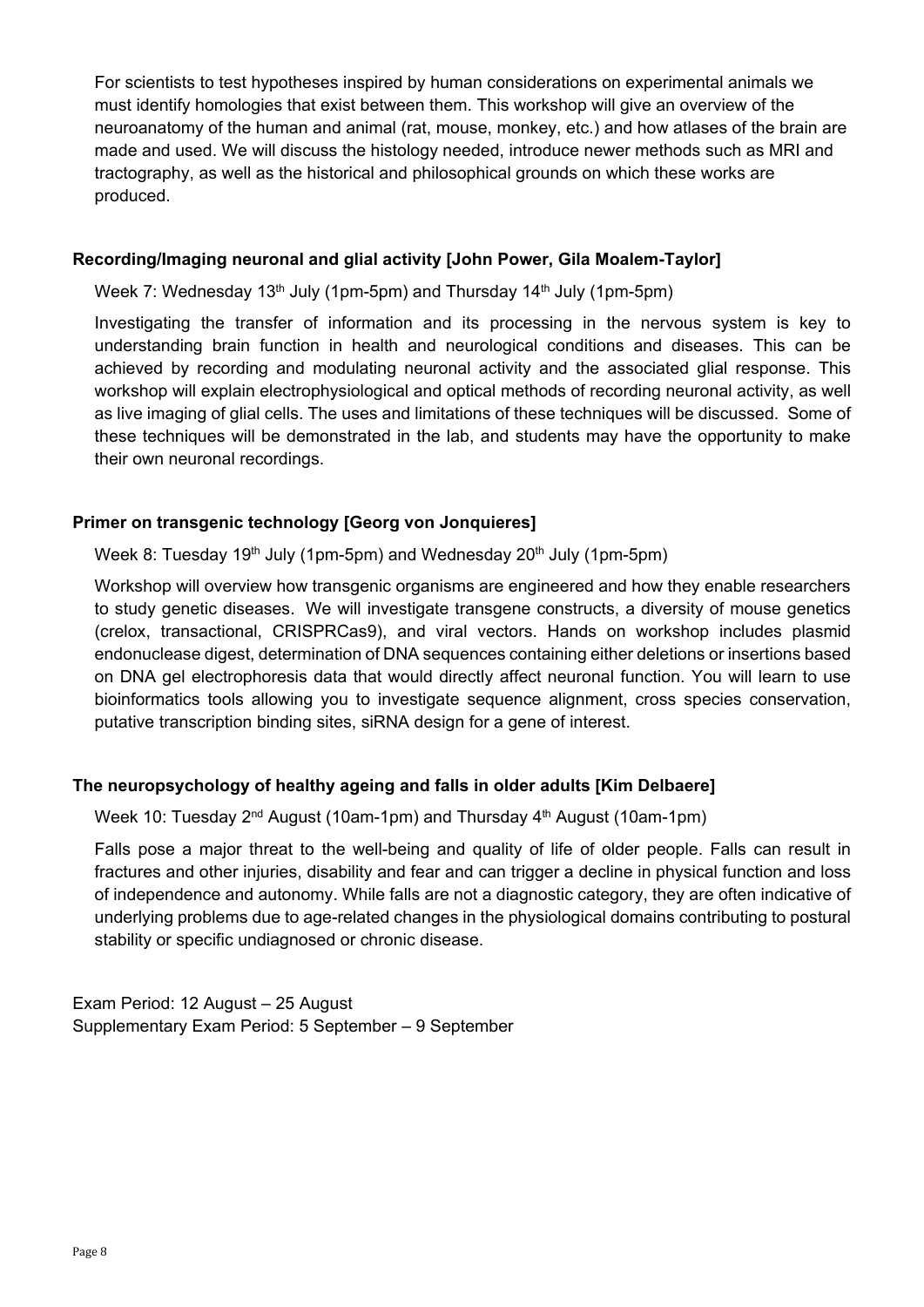## <span id="page-8-0"></span>**5. Assessment**

## <span id="page-8-1"></span>5.1 Assessment tasks

| <b>Assessment task</b>                                      | Length           | Weight | Due date and time                     |
|-------------------------------------------------------------|------------------|--------|---------------------------------------|
| <b>Assessment 1: Student</b><br>Journal Presentation        | $30 \text{ min}$ | 30%    | During assigned<br>elective workshop. |
| <b>Assessment 2: Online quizzes</b>                         | $40 \text{ min}$ | 40%    | 1 week after each<br>workshop.        |
| <b>Assessment 3: 3 Minute</b><br><b>Thesis Presentation</b> | 3 min            | 30%    | July 29th<br>12pm-4.30pm              |

## **Further information**

UNSW grading system:<https://student.unsw.edu.au/grades>

UNSW assessment policy:<https://student.unsw.edu.au/assessment>

## <span id="page-8-2"></span>**5.2 Assessment criteria and standards**

## **Student Journal Presentation**

Students will present, in small groups, a journal article to the class using PowerPoint or equivalent. The presentation will include an explanation of the motivation for the study, a description of the experimental approach, and a critical analysis of the results and the authors conclusions. Students will receive written feedback from the workshop facilitator, the course convenor, and peers. Assessment will be marked by the workshop hosts and/or course conveners. Students will be graded on their presentation (25%) and on their peer review of another student's presentation (5%).

## **Online quizzes**

Workshops will be followed by quizzes using the Inspera platform. The quizzes are open book and available to complete one week after the workshops from 8am until 8pm. You will have 40 minutes to complete each quiz once you commence the test. Quiz questions will be based on the material covered in the workshop and will enable students to assess their level of understanding of the material presented in the workshop. Quizzes are available via the online learning management system (Moodle) and typically consist of multiple choice or short answer questions. Students will receive feedback after submitting their answers.

## **3 Minute Thesis Presentation**

An essential skill for a modern scientist is the ability to communicate research projects and findings to a broad audience. This is particularly important in an academic setting as the research conducted at universities and research institutes is primarily funded through public money. To develop the communication skills of post-graduate research students The University of Queensland created a Three Minute Thesis (3MT®) competition. The competition has been adopted by universities throughout the world.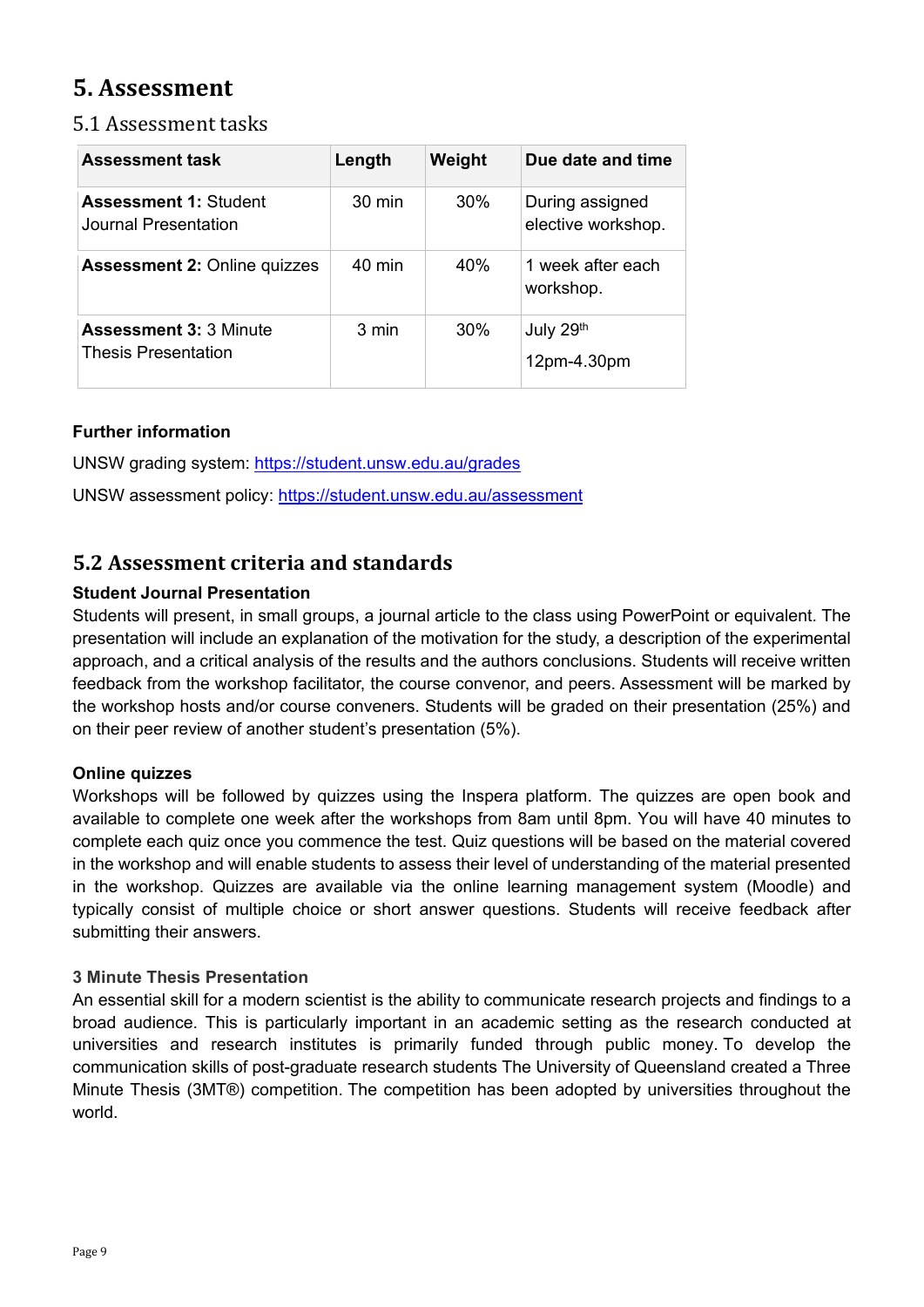Students will prepare a 3-minute presentation of their thesis research "*to date*" in accordance with the Three Minute Thesis rules. Students will receive formative feedback from the audience. Assessment will be marked, and written feedback will be provided by the course convenors.

## <span id="page-9-0"></span>**5.3 Submission of assessment tasks**

#### **Late Submission**

Students must attempt all assignments. Late submissions will be penalized at 10% per day for the first 5 calendar days (weekends included). Submissions received after 5 days will receive zero marks but may be given feedback.

#### **Special Consideration**

If you experience a short-term event beyond your control (exceptional circumstances) that impacts your performance in a particular assessment task, you can apply for Special Considerations.

You must apply for Special Consideration **before** the start of your exam or due date for your assessment, except where your circumstances of illness or misadventure stop you from doing so.

If your circumstances stop you from applying before your exam or assessment due date, you must **apply within 3 working days** of the assessment, or the period covered by your supporting documentation.

More information can be found on the [Special Consideration website.](https://www.student.unsw.edu.au/special-consideration)

## <span id="page-9-1"></span>**5.4. Feedback on assessment**

Student Journal Presentation: Students will receive written feedback from the workshop facilitator, the course convenor, and peers.

Quizzes: Students will receive feedback upon submitting their answers.

3 Minute Thesis Presentation: Students will receive formative feedback from the audience and the course convenors, as well as written feedback from the course convenors.

## <span id="page-9-2"></span>**6. Academic integrity, referencing and plagiarism**

**Referencing** is a way of acknowledging the sources of information that you use to research your assignments. You need to provide a reference whenever you draw on someone else's words, ideas or research. Not referencing other people's work can constitute plagiarism.

Please use APA referencing style for this course.

Further information about referencing styles can be located at<https://student.unsw.edu.au/referencing>

*Academic integrity is fundamental to success at university. Academic integrity can be defined as a commitment to six fundamental values in academic pursuits: honesty, trust, fairness, respect, responsibility and courage.*[1](#page-9-3) *At UNSW, this means that your work must be your own, and others' ideas should be appropriately acknowledged. If you don't follow these rules, plagiarism may be detected in your work.* 

Further information about academic integrity and plagiarism can be located at:

• *The Current Students site* <https://student.unsw.edu.au/plagiarism>*, and* 

<span id="page-9-3"></span><sup>1</sup> International Center for Academic Integrity, 'The Fundamental Values of Academic Integrity', T. Fishman (ed), Clemson University, 2013.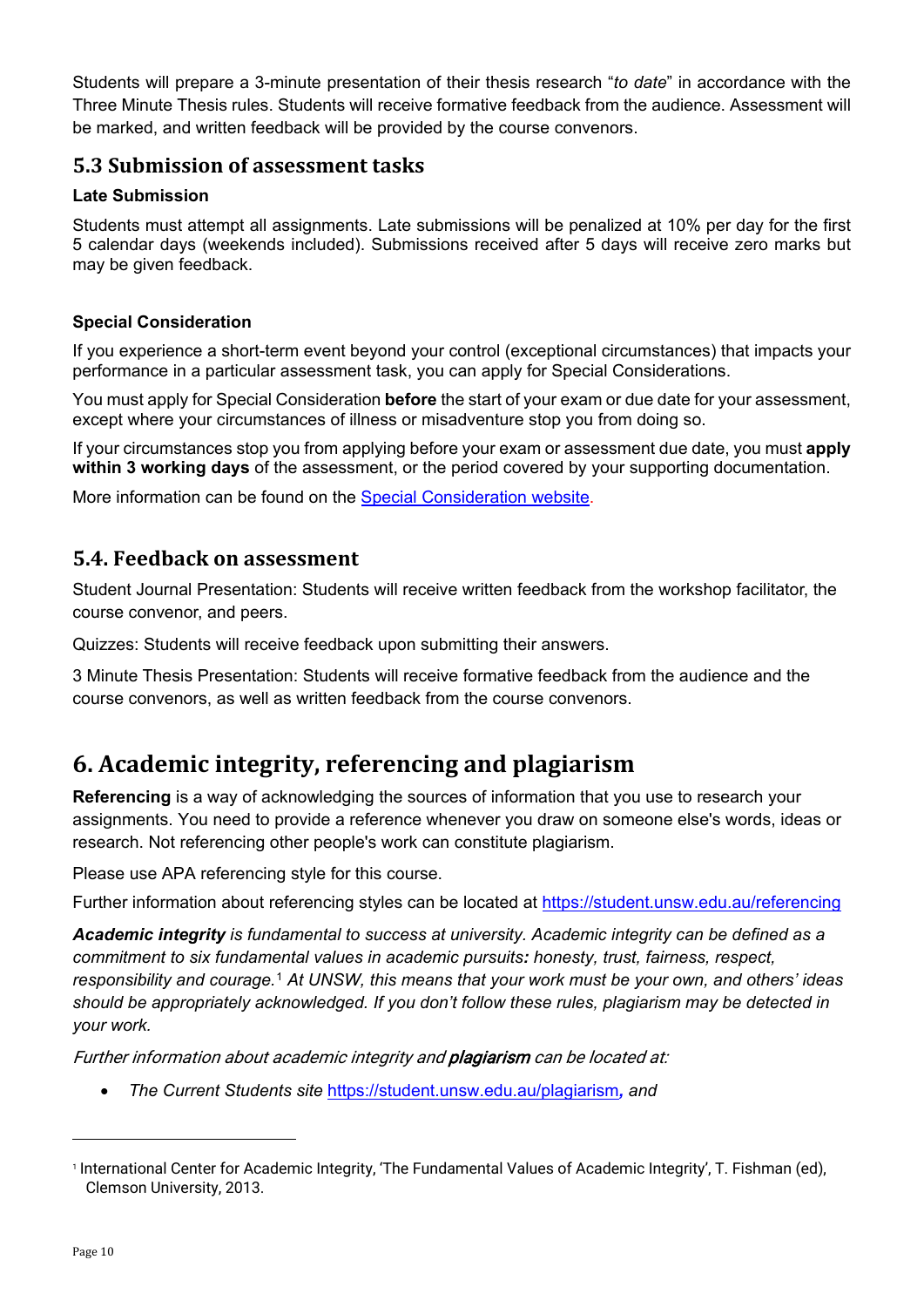• *The ELISE training site* <http://subjectguides.library.unsw.edu.au/elise/presenting>

*The Conduct and Integrity Unit provides further resources to assist you to understand your conduct obligations as a student:* <https://student.unsw.edu.au/conduct>*.*

## **7. Readings and resources**

## **3 Minute Thesis Presentation Rules**

An essential skill for a modern scientist is the ability to communicate research projects and findings to a broad audience. This is particularly important in an academic setting as the research conducted at universities and research institutes is primary funding through public money.

To develop the communication skills of post-graduate research students The University of Queensland created a Three Minute Thesis (3MT®) competition. The competition has been adopted by universities throughout the world.

You will prepare a 3-minute presentation of your thesis *to date (thesis proposal for midterm entrants)* in accordance with the Three Minute Thesis rules listed below. The presentation should be informative and communicate the 5 Ws: Who, What, When, Where, Why. Your presentation will be assessed according to the judging criteria given below.

## **Rules**

• A single static PowerPoint slide is permitted (no slide transitions, animations or 'movement' of any description, the slide is to be presented from the beginning of the oration).

- No additional electronic media (e.g. sound and video files) are permitted.
- No additional props (e.g. costumes, musical instruments, laboratory equipment) are permitted.
- Presentations are limited to 3 minutes maximum
- Presentations are to be spoken word (e.g. no poems, raps or songs).

• Presentations are considered to have commenced when a presenter starts their presentation through movement or speech.

• The decision of the adjudicating panel is final.

## **7.1 Judging Criteria**

## **Comprehension and content: 50%**

- 1. Did the presentation provide an understanding of the background to the research question being addressed and its significance?
- 2. Did the presentation clearly describe the key results of the research including conclusions and outcomes?
- 3. Did the presentation follow a clear and logical sequence? Was the thesis topic, key results and research significance and outcomes communicated in language appropriate to a non-specialist audience?
- 4. Did the speaker avoid scientific jargon, explain terminology and provide adequate background information to illustrate points?
- 5. Did the presenter spend adequate time on each element of their presentation i.e. didn't elaborate for too long on one aspect, or rush?

## **Engagement and communication: did the oration make the audience want to know more? 50%**

- 1. Was the presenter careful not to trivialise or generalise their research?
- 2. Did the presenter convey enthusiasm for their research?
- 3. Did the presenter capture and maintain their audience's attention?
- 4. Did the speaker have sufficient stage presence, eye contact and vocal range; maintain a steady pace, and have a confident stance?
- 5. Did the PowerPoint slide enhance the presentation was it clear, legible, and concise?